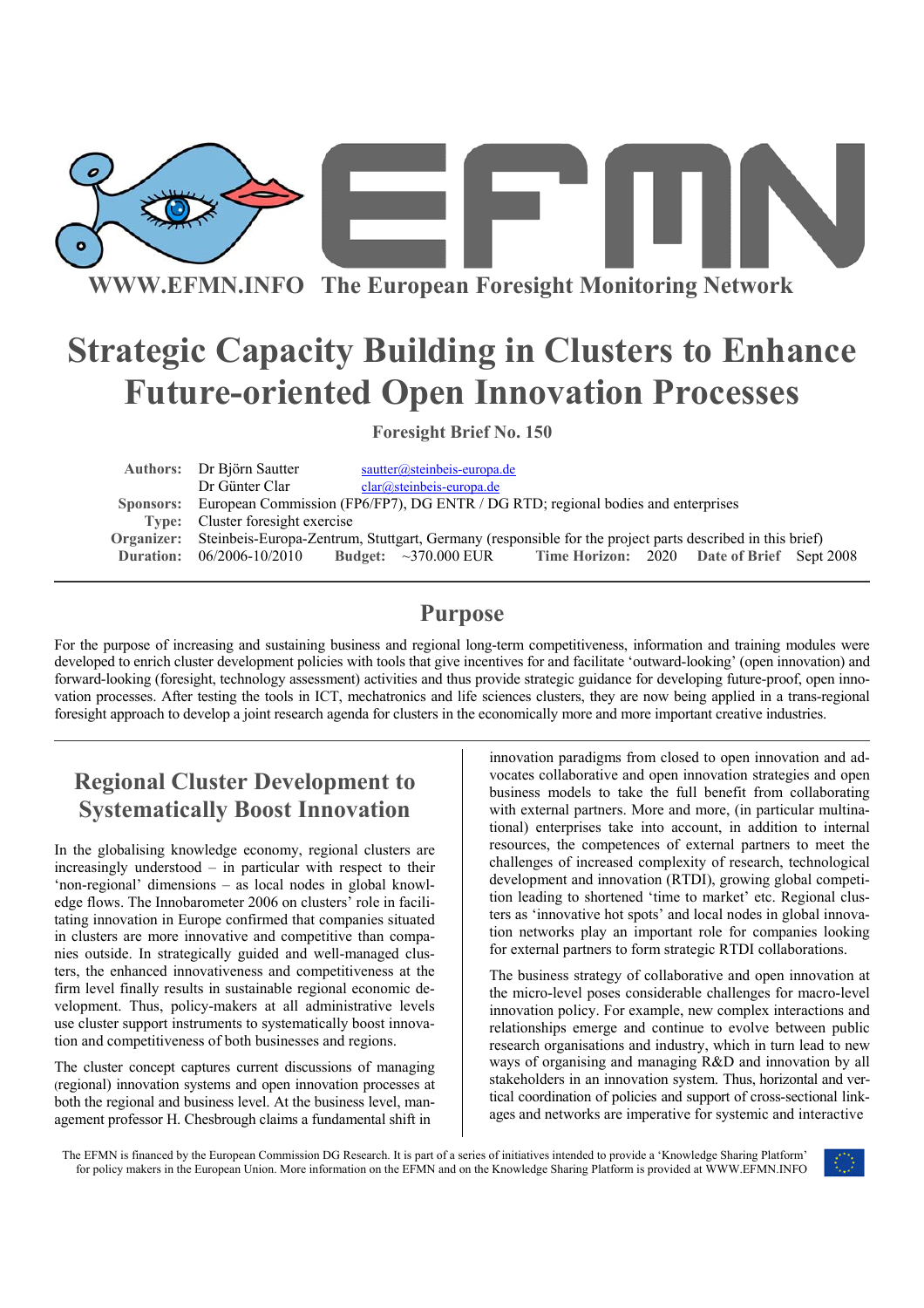**Strategic Capacity Building in Clusters to Enhance Future-Oriented Open Innovation Processes: Foresight Brief No. 150** 

RTDI policy making. In this respect, (trans-) regional cluster development is broadly seen as an adequate and effective instrument to enhance and coordinate knowledge flows and collaboration between regional stakeholders coming from industry, science and public administration.

### **Linking Forward- & Outward-looking Approaches**

Both the discussions on open innovation business strategies and on systemic regional innovation policies emphasize the vital role of strategic intelligence for innovation and point to the value added of linking forward-looking and openinnovation-focused approaches.

To develop and implement successfully future-oriented collaborative and open innovation processes, businesses rely on strategic economic and business intelligence in order

- to generate common visions about longer-term market and technological developments,
- to derive promising new products and services and define future business models, and
- to develop and agree on joint innovation projects with external strategic partners.

Thus, in a world of open innovation, future-oriented technology analyses – comprising foresight and technology assessment activities – are decisive for strategic knowledge generation and transferring it into new products and services. The faster and easier businesses gain access to strategic knowledge and integrate it in their company strategy, the more successful they will be. This becomes evident in 'business ecosystems' where businesses co-evolve their capabilities around new technologies and jointly design a kind of 'mass customization' of new products and services to satisfy individual customer needs and to succeed in the worldwide 'competition for the future'.

Though, many enterprises (in particular SMEs) mostly rely on more easily accessible, short-term market information (e.g. from their clients). They often do not know how to sustainably realise their full market potential by

- thinking and acting more in a longer-term perspective and
- developing strategic alliances and networks.

Due to restricted internal resources, most of them would have to use external strategic knowledge if they realise the need to change their business-as-usual approaches.

In this context, strategic cluster support instruments can help these enterprises meet future challenges and support strategic capacity building in the region. Strategic cluster support combines forward- and outward-looking approaches (e.g. in cluster foresight type activities) to facilitate knowledge creation processes contributing to long-term competitiveness and sustainable

economic development. Specifically, it

- promotes knowledge exchange and strategic learning processes between cluster stakeholders in order to create a localised and unique knowledge stock,
- facilitates cross-cluster, trans-regional and transdisciplinary knowledge flows and strategic business linkages to enrich and refresh the local knowledge pool with external impulses and to leverage complementary assets and capabilities of clusters in different regions, and
- enables cross-cluster policy learning and pursuit of common aspects of strategic cluster policies.

### **Orchestrating Business and Cluster Strategies**

The sustainable success of cluster development depends substantially on the concerted actions of many different actors – multiple levels of government and public agencies, companies, educational and research organisations etc. In this context, it is crucial to develop a common vision and to implement a cluster strategy that

- reflects the specific needs of the cluster stakeholders,
- focuses on the most promising international technology and market development perspectives, and
- integrates a broad range of (European, national and regional) public policies and private sector activities.

Combining forward- and outward-looking approaches also means

- to provide the regional stakeholders with strategic longerterm orientation by taking stock of available strategic knowledge from both public (e.g. regional foresight) and private actors (e.g. from corporate foresight or roadmapping activities in large companies) and
- to align business strategies and longer-term regional cluster strategies.

To summarise, succeeding in linking forward- and outwardlooking approaches and creating a multi-actor, multi-level coherence of strategies and congruent activities means leveraging synergies. Multiplier effects can be achieved (e.g. bundling forces to boost innovation effectively), and better  $-$  because broadly based and mutually strengthening – economic decisions lead to increased and sustained business and regional competitiveness.

These positive impacts can be made sustainable if, in addition to facilitating access to external strategic knowledge, the strategic capacities of the innovation actors themselves are systematically built up in a way that takes into consideration their different absorptive and knowledge management capabilities.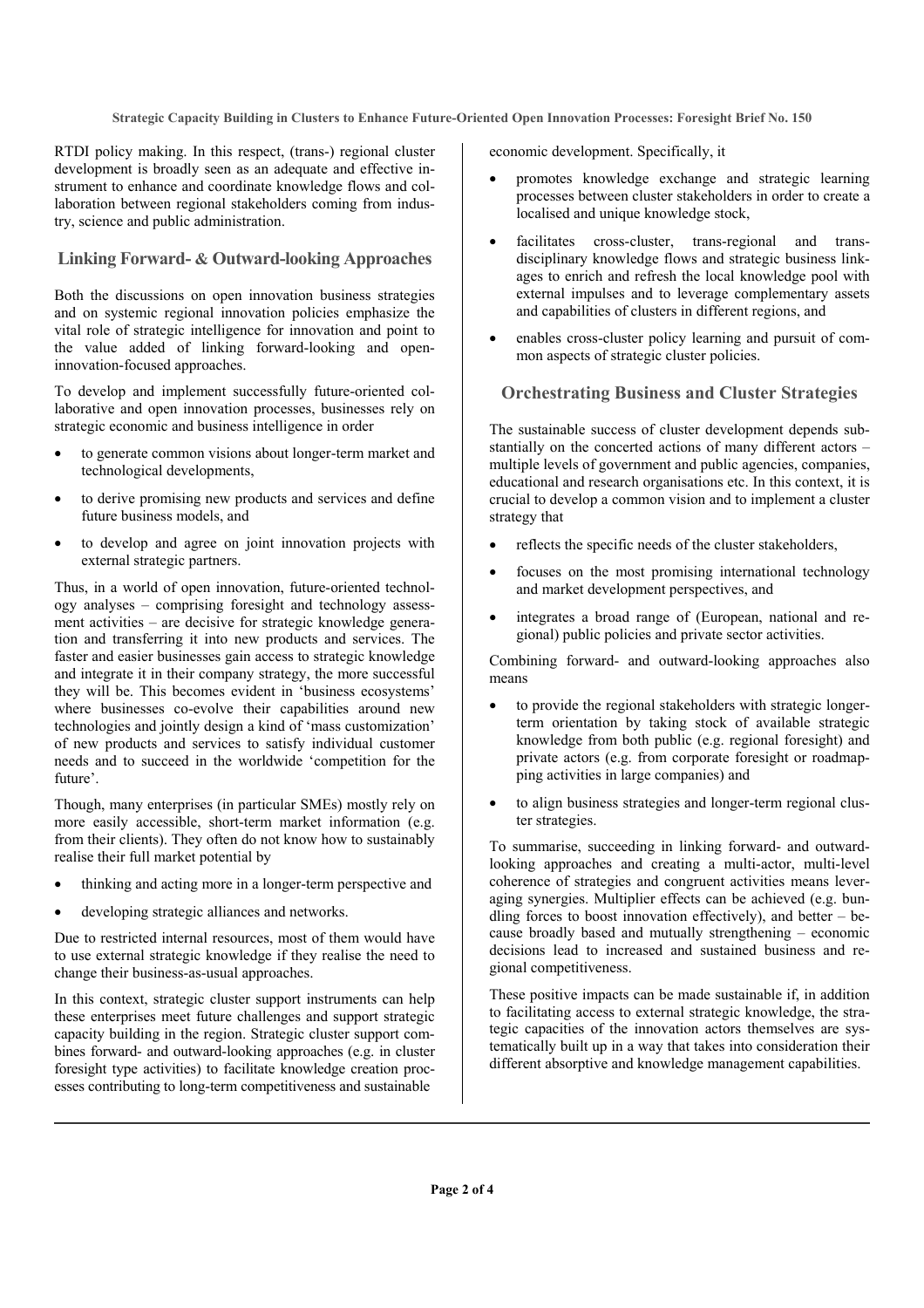**Strategic Capacity Building in Clusters to Enhance Future-Oriented Open Innovation Processes: Foresight Brief No. 150** 

### **The Connect2Ideas Approach – Strategic Capacity Building in Clusters**

The FP6-funded project Connect2Ideas (June 2006 to May 2008) aimed at fostering trans-national technology transfer – mainly between multinational enterprises (MNEs) and SMEs – by enhancing future- and open-innovation-oriented thinking and acting in SMEs, related business networks and clusters.

In this context, the Steinbeis-Europa-Zentrum (SEZ) developed a series of two consecutive workshops on *Strategic Capacity Building & Open Innovation* and tested it in three regional clusters in Baden-Wuerttemberg, Germany with varying open innovation regimes and institutional settings (ICT, mechatronics and life sciences clusters).

The strategic experience and knowledge of MNEs, for instance through corporate foresight, strategic planning and open innovation, should be used to improve strategic capacities also in their business environments (clusters, regions and institutions)

- to overcome mostly short-term orientation by recognising the strategic relevance of future-oriented collaborative and open innovation activities,
- to develop common visions concerning future trends and challenges (using horizon scanning techniques with a time horizon of ten years) and, based on these results,
- to derive joint innovation projects aiming at sustainable long-term cooperation.

Target groups and participants were MNEs (e.g. Siemens, IBM, SAP) with deep roots in the region, SMEs, research and education organisations and other regional stakeholders including representatives from public RTDI funding agencies and public administration.

The preparation phase included

- identifying and mobilising MNEs, company networks and business clusters and
- analysing in an innovation audit type approach the strengths and weaknesses of the cluster-related innovation system with specific focus on the barriers to open innovation processes.

### **Common Vision about Trends and Challenges**

The first workshops introduced various methods, concepts and approaches to strategic 'future management' and then focused on the development of a common vision about future trends and challenges using specific foresight and TA elements and techniques such as

• SWOT (strengths, weaknesses, opportunities, threats)/ STEEPV (social, technological, economic, environmental, political and values) analyses to identify key global trends

- and (based on local strengths and weaknesses identified in advance) to discuss common longer-term challenges and opportunities, and
- impact analyses to assess the impact of the most relevant trends with a specific focus on business perspectives: for instance, future markets (customer needs), business models, innovation and value creation processes, requirements with regard to human resources (qualifications, skills) etc.

#### **Future-oriented Open Innovation Processes**

Based on the results of the first workshops, the subsequent workshops and follow-up activities focused on the development of joint innovation projects aiming at sustainable longterm cooperation using techniques such as

- technology watch/scouting to identify existing or wanted technologies in the international business environment,
- value chain analysis to identify potential international cooperation partners in the respective global value chain and innovation network, and
- partner search and search for funds to identify potential strategic cooperation partners for the cluster stakeholders including relevant funds (e.g. FP7, CIP, ERDF, national, regional) for subsidising the strategic collaboration.

#### **Success Factors and Outcomes**

Critical success factors of the workshop series included the comprehensive preparation in close coordination with the responsible cluster organisations (e.g. preparing a draft SWOT and value chain, motivating the relevant cluster stakeholders, attracting high-reputation external experts for keynote speeches etc.). The quality of the introductory statements of the keynote speakers was also important to stimulate a constructive debate on future trends, specific impacts and open innovation processes. These workshops could only prepare the ground for forward- and outward-looking thinking and acting. Thus, interested cluster actors and stakeholders were provided with ongoing advice and assistance for implementation.

The pilot workshops in Baden-Wuerttemberg contributed to increasing the strategic capacity at the firm level as well as at the level of regional economies and decision-makers:

- They provided a basis for collaborative innovation projects with regional and international partners in the specific cluster and regional value chain (e.g. in the context of the German 'Excellence Cluster' competition).
- The involved ministry decided to continue the workshop series in the framework of its participative regional innovation and new cluster policy. In this respect, the workshops served as a trigger for further cluster foresight activities in Baden-Wuerttemberg.